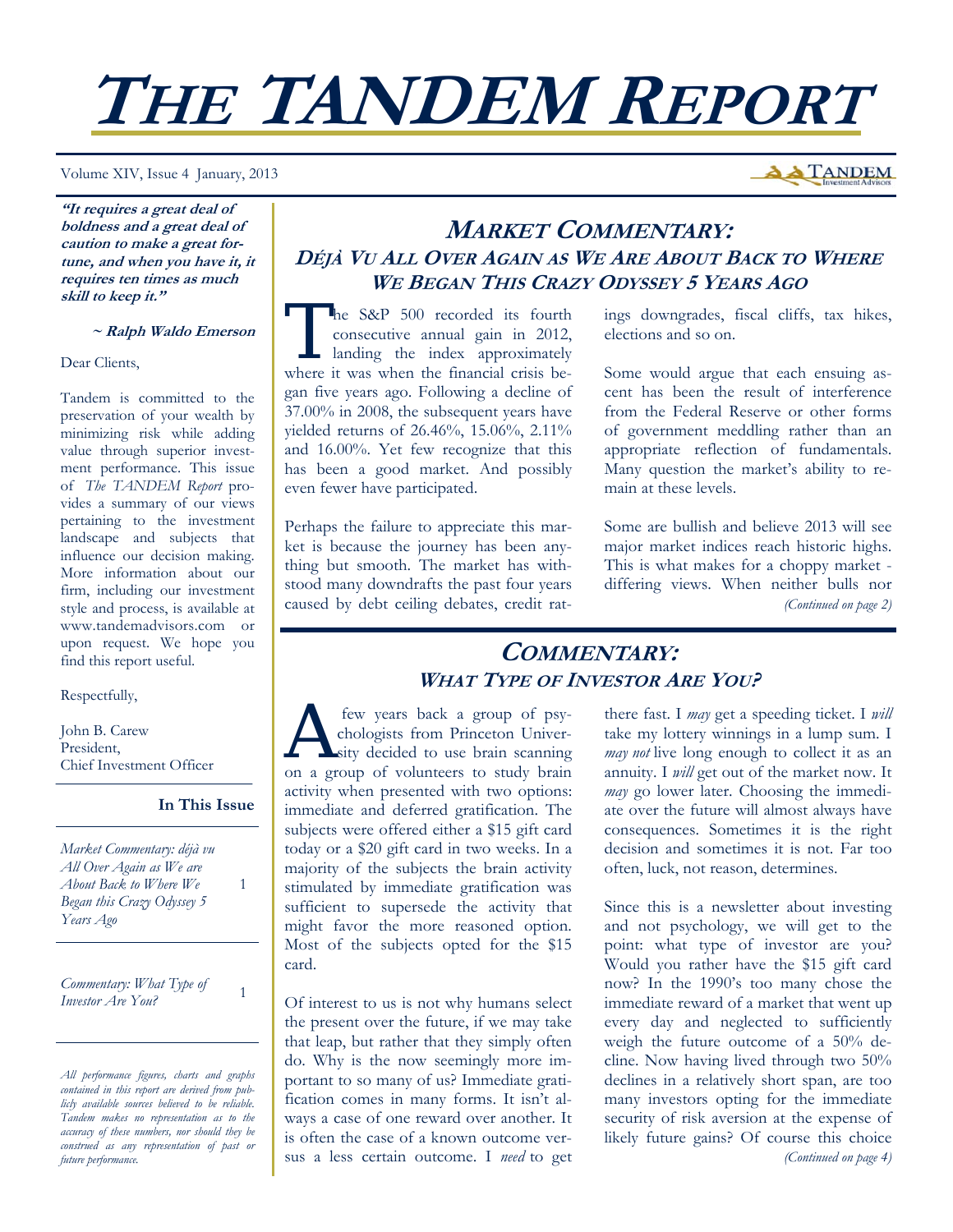### **MARKET COMMENTARY (CONTINUED)**

#### *(Continued from page 1)*

bears can sustain the upper hand, the market becomes more volatile. The tug-of-war that we have experienced, swift advances followed by periodic retracements, is actually how most healthy markets advance. There is an old Wall Street adage that says the market climbs a wall of worry. Well there certainly seems to be plenty of worry as the market climbs its wall.

trillion to over \$16 trillion and rising and the credit quality of the U.S. has been downgraded, to name but a few. These circumstances cause bears to question future growth as the economy appears unable to stand on its own.

It is our belief that the market has gotten ahead of itself and will most likely correct again in 2013 but that things are incrementally improving and the worst is behind us. There is money to be made in the stock market for the prudent in-



As we discuss in our *Commentary* this issue, too many investors stayed around long enough to get burned in 2008 and have not come back into the market sufficiently to recapture their losses. Those that stayed have been rewarded. Those that fled have missed out. But who can blame those that had enough and got out? The chart above shows the value of the S&P 500 for the last five years. There are six separate moves exceeding 10%. Four of them exceed 20%. Each up leg has been followed by a meaningful move lower. It's enough to cause whiplash.

Much has improved since the last time the S&P attained these levels. As the table below indicates, dividends, dividend yield, earnings and the PE ratio (a standard measure of valuation) are all more attractive today than they were five years ago, making the market less expensive now. Bulls be-

| <b>S&amp;P 500</b>   | 2007     | 2012     |
|----------------------|----------|----------|
| Dividends Paid       | \$27.23  | \$31.25  |
| Dividend Yield       | $1.85\%$ | $2.19\%$ |
| <b>Earnings</b>      | \$86.20  | \$101.33 |
| Price/Earnings Ratio | 17.03    | 14.07    |

lieve the market is attractive and the economy is improving.

However, much is different in a less positive way as well. The Federal Reserve is printing money at an alarming rate, the Federal budget deficit has exceeded \$1 trillion four years in a row and counting, the Federal debt has grown from \$10

vestor. That said, we see no economic growth engine on the horizon to drive the market sustainably and substantially higher. Any push higher will likely not come for economic or fundamental reasons. Rather, we believe that rising interest rates (at some point) will cause a major reallocation among individual and institutional investors away from bonds and into stocks (see *Commentary* in this issue).

While we cannot place a time frame on when such a reallocation might occur, we believe that when it does it will not mark the beginning of the next great bull market. That will occur only when fundamentals justify it. Instead, investors forced out of bonds and into stocks will cause stocks to become expensive again. And as we have seen in the chart above, this will likely lead to a continuation of the pattern of dramatic swings.

At Tandem, we embrace markets such as the one we find ourselves experiencing. This volatility creates opportunity to sell overvalued stocks at higher levels while finding bargains during market corrections. Our methodology leads us to identify companies that forge their own destinies regardless of economic and market conditions.

We offer two main styles of portfolios for our clients. We call them Large Cap Core (LCC) and Equity (clever names). We also offer a Mid Cap strategy but that should be left for another conversation. Each requires that companies grow earnings and cash flow in any economic environment. If dividends are paid, they must grow every year. LCC requires that dividends be paid. In either strategy, when companies *(Continued on page 3)*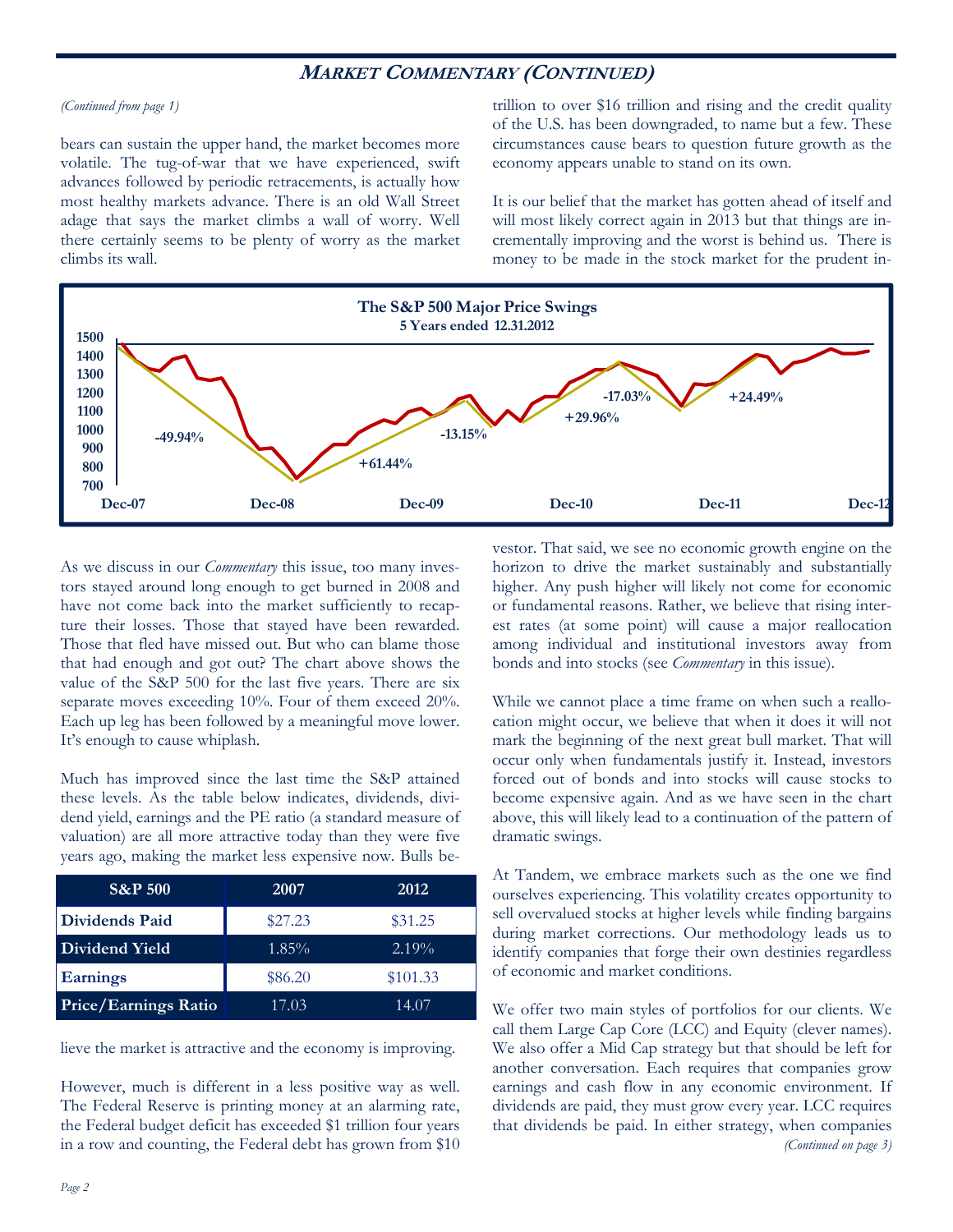## **MARKET COMMENTARY (CONTINUED)**



#### *(Continued from page 2)*

grow due to their own efforts, their stock prices ultimately reflect improving fundamentals. Dividend growth produces income growth, something bonds cannot offer.

The chart above illustrates that over the past five years, Tandem's clients experienced a much shallower decline in 2008 and a quicker recovery in the aftermath than did the S&P 500. Further, the swings highlighted in the S&P on the previous page were less volatile in Tandem's accounts. While it is true that the past is not guaranteed to repeat itself, our clients' experiences led them to stay in the market and recover from the decline of 2008. Other investors,

experiencing greater volatility, may not have been as fortunate. As the chart immediately above illustrates, less volatility in choppy markets can lead to better gains and a more pleasant experience.



The past four years have been good ones. The market will likely continue its climb, but no doubt with major bumps along the way. In our view, limiting volatility is the best strategy for staying in the market while staying sane.

*Tandem Investment Advisors, Inc. ("The Firm") is a Registered Investment Advisor with the U.S. Securities and Exchange Commission (SEC), and, where required, with all state government securities agencies. The Firm was founded in October 1990, and manages domestic large-cap equity, mid-cap equity, fixed income, and balanced strategies. Tandem's Large Cap Core Composite (known as Tandem Equity Income prior to 12/31/2009) has an inception date of March 31, 1991. The Large Cap Core Composite includes all appropriate actual fee-paying, discretionary accounts with a minimum client contribution of \$100,000. Tandem's Equity Composite (formerly called Tax-Deferred Equity Composite) has an inception date of May 31, 2007. The Equity Composite includes all appropriate actual fee-paying, discretionary accounts with a minimum client contribution of \$100,000. The gross of fee returns include the deduction of trading expenses. The net of fee composite returns include the deduction of actual custodian and investment management fees. Accounts eligible for this composite are included after one complete calendar quarter under management. Performance results are calculated in U.S. dollars on a time-weighted basis using a minimum of monthly valuation and are geometrically linked. Total return calculations are used with the inclusion of cash and cash equivalents and the reinvestment of dividends. Tandem uses accrual and trade date accounting for performance calculations. No leverage has been used by Tandem to obtain these returns, and no model results are represented. Client returns will be reduced by the fees incurred in the management of an investment advisory account. For example, assume that a client places \$1,000 under management and Tandem achieves for that client a 10% compound annual total return on a gross basis for a period of ten years. If a management fee of 1.0% of average assets under management per year for the ten year period*  were charged to the account and deducted from the returns, the resulting compound annual total return would be reduced from 10% per year to 8.0% per year, and the ending dollar value of the account would be reduced from \$2,593.74 to \$2,367.26. A complete description of the investment advisory fees can be found in Form ADV Part 2 on file with the SEC at www.adviserinfo.sec.gov and is *available upon request. These performance results are not to be shown without the proper accompanying disclosures. Results shown in presentations prior to July, 2010 may differ from results presented here. An internal audit revealed the erroneous inclusion of certain accounts in Composites during periods of withdrawals exceeding 5% of portfolio value. By rule, accounts with cash flows exceeding 5% of*  portfolio value in a calendar year must be removed from composites for one full calendar quarter. \*\*\* Revised 7/2012, accounts with net cash flows greater than 5% of the account market value at the *start of that quarter removes the account from the composite at the end of the last full month prior to the net cash flow. The account may re-enter the composite after one full calendar quarter as long as the net cash flows are less than 5% of the account market value at the start of the quarter. The S&P 500 is a capitalization-weighted index, calculated on a total return basis with dividends reinvested. It is not possible to invest directly in an index. Composite Statistics are based on monthly returns and are not relevant for periods less than 3 years. Past performance is no guarantee of future results. These*  Composite returns may differ from the actual experience of clients and fees may differ in certain types of accounts than the fees represented here. Tandem Investment Advisors, Inc. claims compliance with *Global Investment Performance Standards (GIPS®). To receive a list of composite descriptions of Tandem Investment Advisors, Inc and/or a presentation that complies with GIPS standards, contact John Carew at (843) 720-3413, or write Tandem Investment Advisors, Inc., 145 King Street, Suite 145, Charleston, SC 29401, or jcarew@tandemadvisors.com.*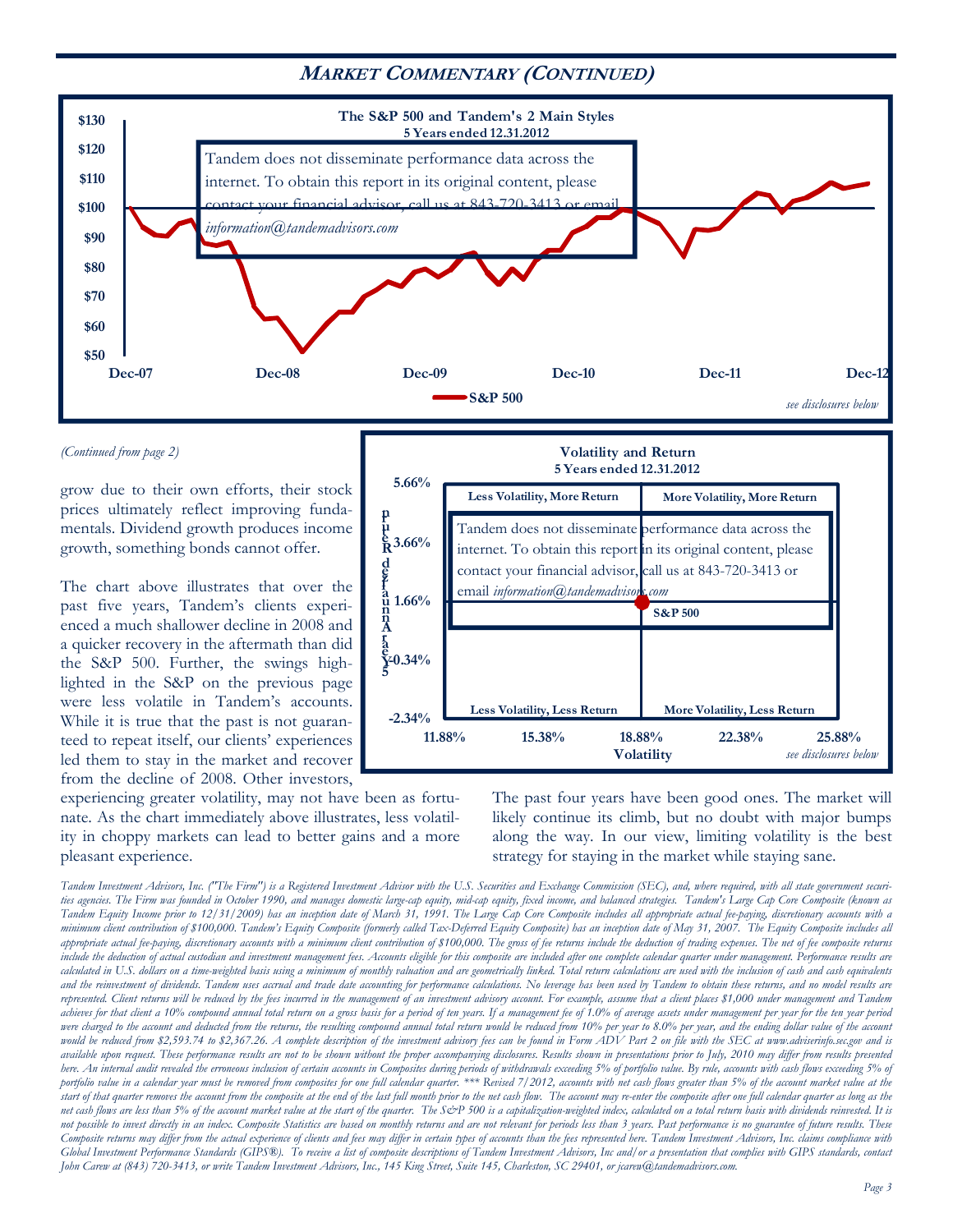## **COMMENTARY (CONTINUED)**

#### *(Continued from page 1)*

can be rationalized by thinking that it won't be too late to get in the market later. Perhaps on the next big downswing. History suggests this is not a likely outcome.

The behavior of individual investors is unfortunately used by some professionals as a contrary indicator. A look at the two charts below makes clear why. It appears that individual investors make investment decisions by looking backward.

Mutual funds are a preferred vehicle of individual investors. The top chart below illustrates the amount of money investors put into, or take out of, stock mutual funds in every calendar year from 1986 through 2011. The second chart shows the same illustration for bond funds. At the exact time money should have been coming out of funds, it was pouring in in record amounts. Similarly, at every market bottom, when forward thinkers might have been inclined to put money in, the individual investor was actually withdrawing money. The timing of market cycles historically has been nearly perfectly wrong!

Logic tells us to buy low and sell high. Experience tells us we don't do this in practice. Why? Perhaps because when we find ourselves in the midst of fear or greed, the immediate wins over our brains. It is easy for us to form a reasoned opinion when we look at the historical charts below. But when we find ourselves in the moment, we don't have the benefit of looking at a chart of the future. And thus the individual investor incorrectly times his or her investment decisions with predictable regularity. It appears logical at this time, based on the information displayed below, that investors should be taking money out of bonds and putting it into stocks. But they are not. The fear of the past repeating itself is more gripping than the logic of what will likely happen next.

Lest it seem we pick only on the individual investor, profes- *(Continued on page 5)* 



*The data used to compile the charts above comes from publically available sources believed to be reliable. Past performance is no guarantee of future results.*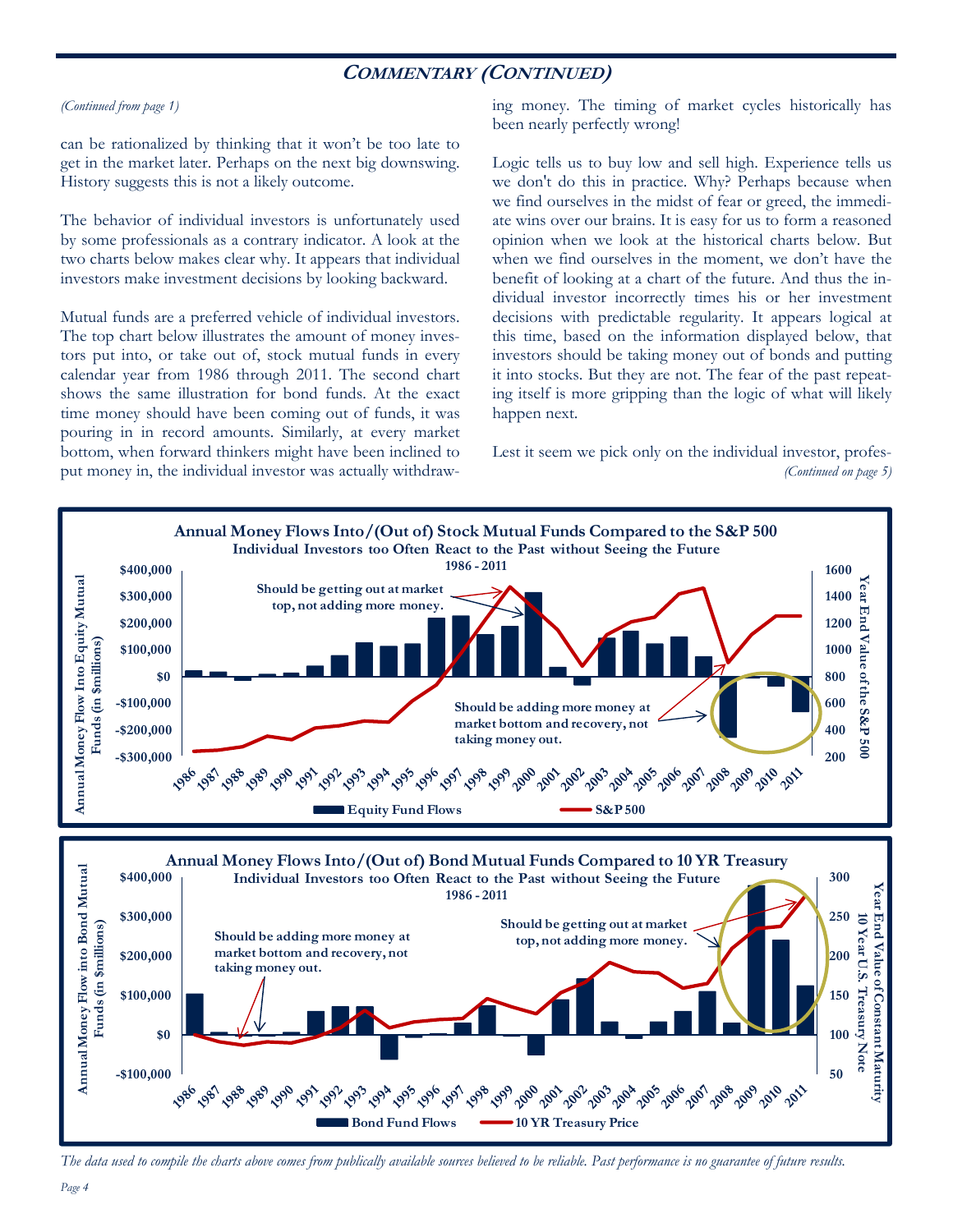## **COMMENTARY (CONTINUED)**

#### *(Continued from page 4)*

sionals are far from immune to this phenomenon. The socalled "smart money" often fails to see past the immediate, or is at least slow to react. The Endowment chart below is compiled from data collected by the National Association of College and University Business Officers (NACUBO) through their annual survey of college and university endowments. It is plain to see that endowments, viewed by many as "smart money", have steadily reduced their exposure to stocks over the last ten years with little regard to market timing. Endowments have missed the opportunity to add to stocks the past three years as the market has rebounded. This trend will eventually reverse itself, or at least endowments will stop moving away from stocks. And when that happens, all that money that has been flowing out of



stocks will stop. This will prove a positive for stocks.

The one thing professionals have demonstrated that individuals have not is discipline. The professional embarks on a plan and follows through. Reduce exposure to stocks consistently over time. Yet they too seem to have succumbed to the immediate at the expense of the future. They were correct to reduce equity exposure prior to 2008, but they were too slow and then accelerated their migration after the market had already declined. Backward looking? Perhaps.

The point is that investing is challenging enough without emotion being part of the equation. We are likely faced with a challenging investment landscape for the foreseeable future. If interest rates finally rise, bond values will decline, perhaps dramatically. If Washington fails to avert the next cliff, the stock market will suffer. What is an investor to do when faced with so much uncertainty?

Clearly stocks appear to offer value at present, but there is no guarantee that this value will be realized any time soon. The road will be a bumpy one no doubt. The prudent approach, the \$20 gift card, is not always the easy choice.

We have elected to bring back the chart at the bottom of the page because it teaches a valuable lesson. If you look closely, you see that without exception the indices that lost the least have performed the best. We believe the first rule to making money is to stop losing it, and clearly this approach works in the present environment.

Tandem believes that volatility is the enemy of the individual investor. Volatility makes us opt for the immediate, the emotional, rather than the greater reward for patience. Invest in stocks, but choose the ones that deliver on their promise in spite of Washington, the economy or any other external influence. Limiting volatility reduces the influence of emotion. If extreme outcomes are less likely, perhaps we can reduce the brain's preference

What kind of investor are you? Can you resist the urge to take the \$15 gift card? Stick with your plan. Choose the \$20 gift card. It is ultimately more rewarding.



for the immediate.

*The data used to compile the charts above comes from publically available sources believed to be reliable. Past performance is no guarantee of future results.*